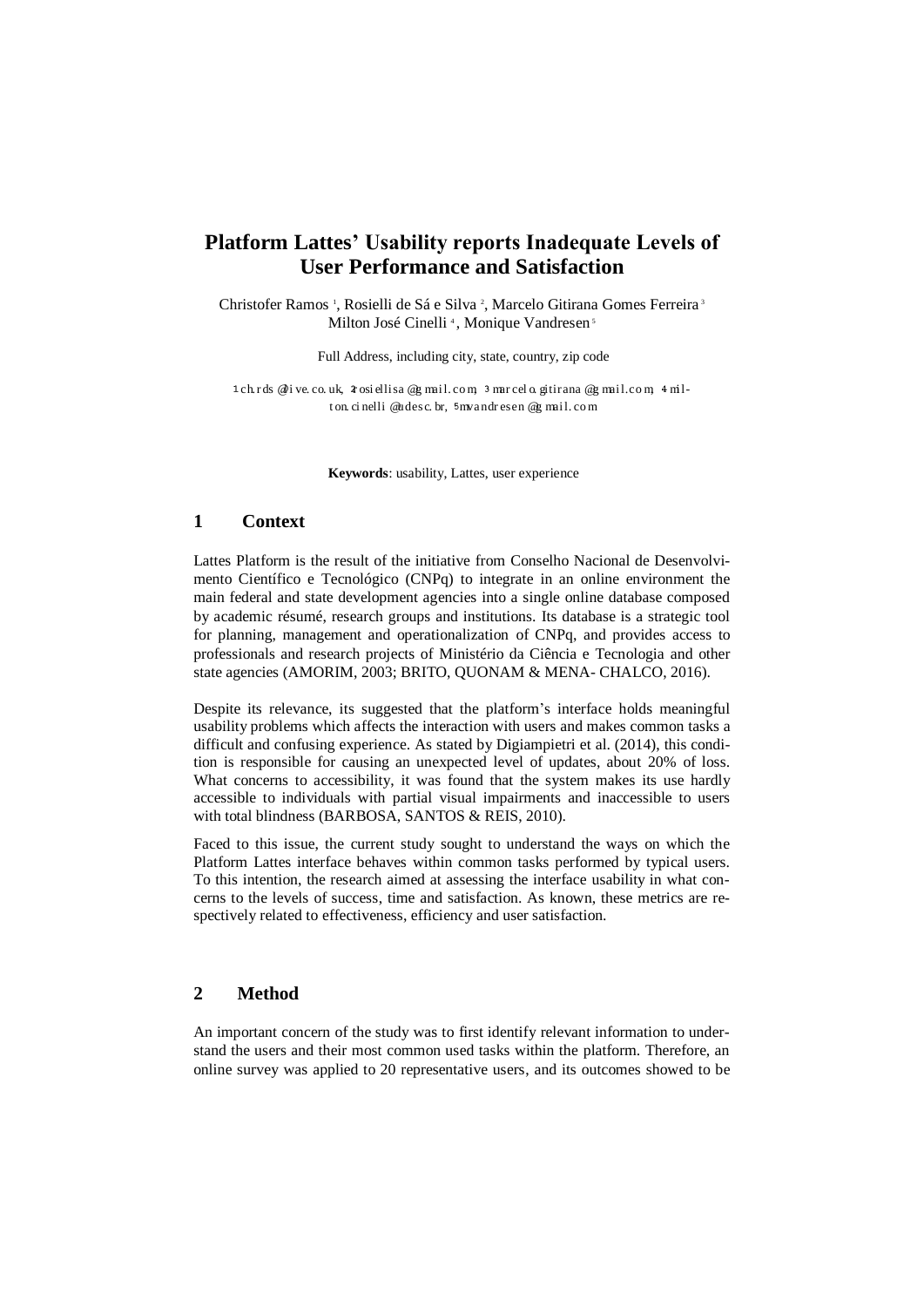meaningful while pointing out the criteria for selecting participants and the tasks. Later, 7 participants over 22 years old, engaged as student or professor in postgraduation programs were submitted to the usability evaluation sessions. Based on the frequency of use of the system, three of these were classified as novice users, and 4 as experts. The number of users has taken into account what is stated by Tulis and Albert (2013), Preece et al. (2002), and Nielsen (2000), which respectively consider 6 to 8, 5 to 12, and 5 participants enough for usability experiments of this nature.

Five tasks, presented as scenarios, were asked to be performed by the users and comprised providing 1) personal information update; 2) research area information; 3) information related to publication and presentation in an event; 4) information related to publication in periodic/magazine; 5) the printed résumé.

In order to measure effectiveness, there were descriptions of adequate paths available for the evaluators so that they could judge, in a binary way  $(0=no; 1=yes)$ , whether the user succeed in completing the task. On the other hand, efficiency was measured by using a chronometer, so that the evaluator could report the length of time used by the user until task completion. To extract data related to satisfaction, the users reported 1) after each task, in a 5 level Likert Scale ranging from unsatisfied to very satisfied, how satisfied they felt while performing the task; 2) and at the end of the experiment, in a questionnaire adapted from SUS (System Usability Scale), their level of agreement with sentences meant to evaluate the overall satisfaction. The experiment comprised 4 evaluators who played different roles.

# **3 Results**

Among the findings, task 1 which involved updating personal information was the one that presented the best results, offering success to all the participants and the shortest periods of time for task accomplishment, which also provided the highest degrees of satisfaction.

In task 2, meant for providing information related to study area, only 2 participants were successful within a period of time not suitable for a simple activity, resulting in low levels of satisfaction. The main issue here was due to the many and illogical steps required which forced the user to make more clicks, and made the task a timeconsuming process demanding too much cognitive load.

The most latent issue was attributed to task 3, where users were asked to provide information related to article publication and presentation in an event. None of the users were able to succeed for different reasons such as technical terms, and illogical and/or unclear paths. Even though, some reported low satisfaction levels as expected in a task lacking effectiveness, others pointed out high levels probably because they believed the task was successfully completed.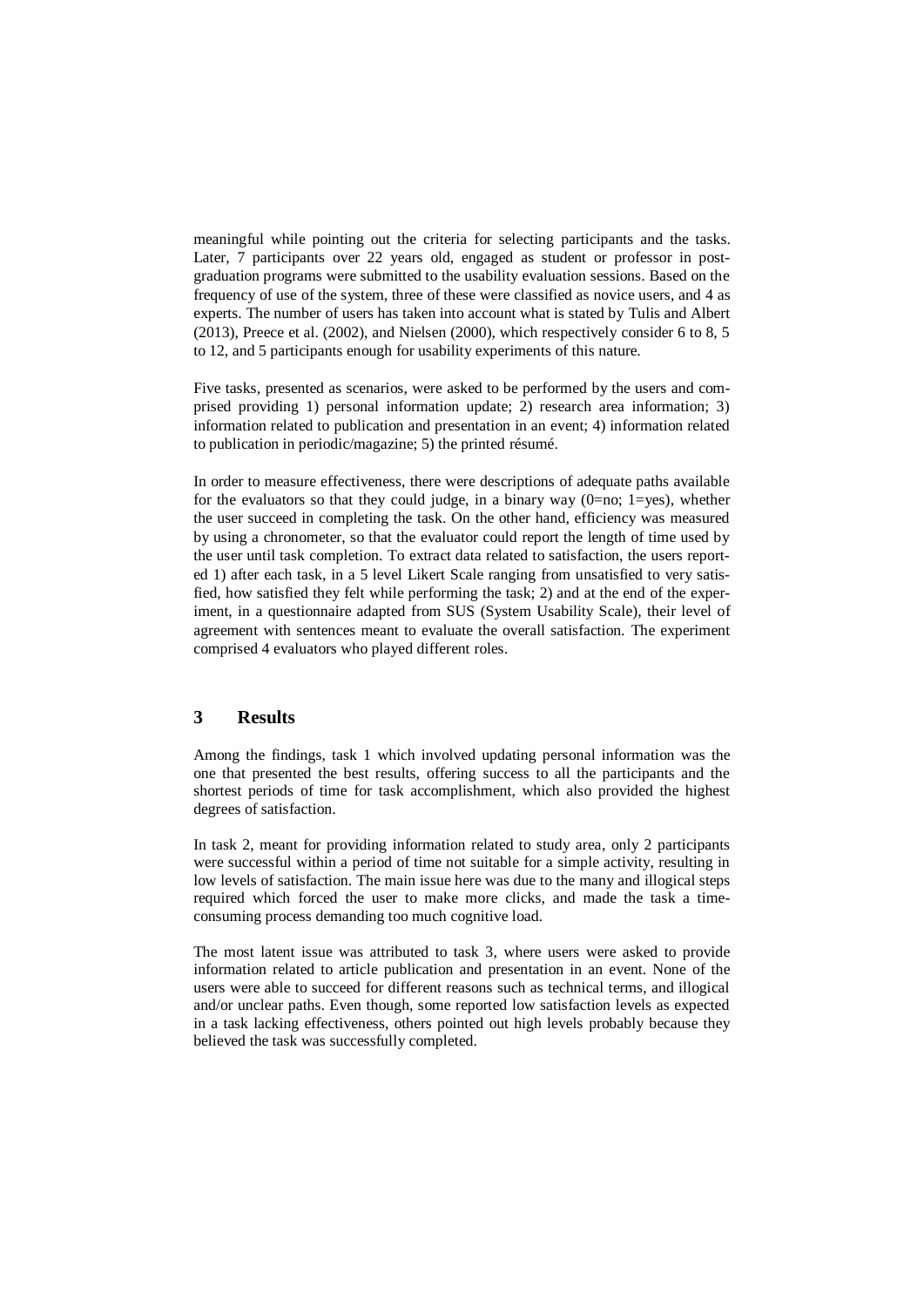Only three of the users were able to complete task 4 – which purpose was to report that an article was accepted for publication –, in periods of time that varied significantly. Regarding satisfaction, this task did not present patterns directly associated with the effectiveness and efficiency of the system. The most important issue here was that some users got lost into paths adverse to the intention, along with confusions caused by similar terms with different functions.

Task 5 – where the user was requested printing the brief version of the academic résumé –, obtained success from all the participants, in relatively acceptable periods of time and with satisfaction levels close to the highest ones, even though one participant took more time by using an uncommon method. Probably because of the success rate, levels of satisfaction were not critical.

The outcomes from the overall satisfaction questionnaire showed that users have doubts about the ease of use, claimed the need for help to perform tasks, and felt that new users would face difficulties in learning how to use it . Finally, it was observed that the factor of the user's level of expertise had no significant influence on the results leading us to believe that, given the critical usability issues identified on the Platform Lattes, the system is problematic enough to influence the user experience even among users considered as experts.

# **4 Conclusions**

Besides the nationwide relevance of Platform Lattes, the usability evaluation experiment applied in this study showed that its interface levels of user performance and satisfaction are inadequate to provide a pleasing experience. As discussed, the outcomes pointed out, among other things, lack of success in relevant tasks, substantial periods of time required for task completion including relatively simple tasks, and low rates for satisfaction. Also, the outcomes have suggested that the usability of the platform is problematic enough to make users believe they completed a task while they did not, and to lead expert users to failure.

It is believed, somehow, that design intervention efforts considering the outcomes of this study and their interpretations would be a meaningful step towards enhancing the quality of the user experience in the system. Also, regarding the limitations of the study it is suggested that, for future researches, an alternative method comprising more participants or other types of measures be applied in order to deepen the knowledge regarding Platform Lattes' usability.

## **5 References**

1. AMORIM, C. Organização do currículo – Plataforma Lattes. In: Pesqui.Odontol.Bras, 2003.